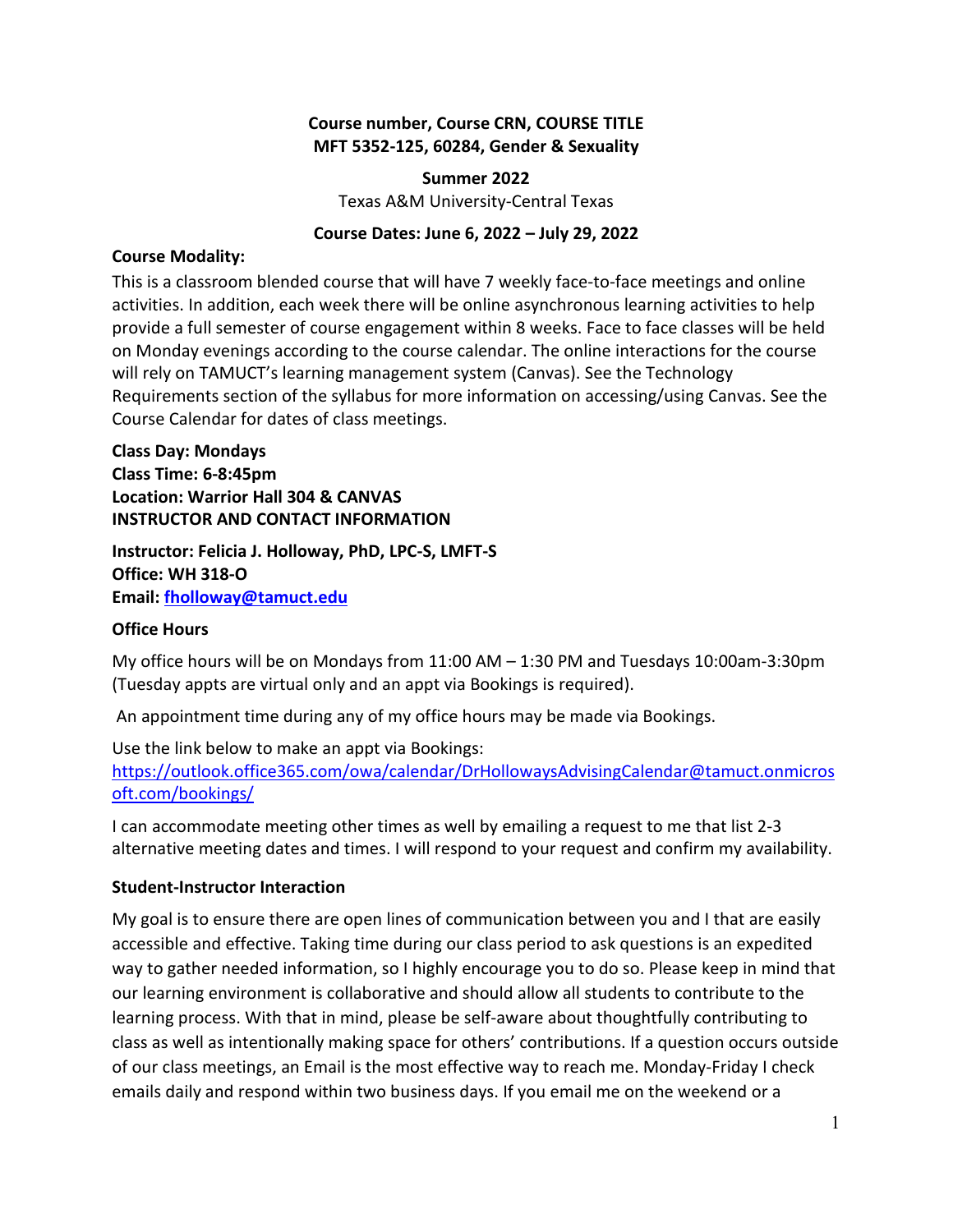holiday, I will make every effort to reply to your email by the following business day.

If you would like a meeting outside of class, I am available during my office hours. To confirm time is set aside for your academic needs, please use the link below to make an appointment via Bookings:

[https://outlook.office365.com/owa/calendar/DrHollowaysAdvisingCalendar@tamuct.onmicros](https://outlook.office365.com/owa/calendar/DrHollowaysAdvisingCalendar@tamuct.onmicrosoft.com/bookings/) [oft.com/bookings/](https://outlook.office365.com/owa/calendar/DrHollowaysAdvisingCalendar@tamuct.onmicrosoft.com/bookings/) 

You may also email me directly for other available times for appointments.

# *Respect for Diversity:*

I desire that all student diversity in experience and perspective be valued in and out of class. My intent is that students' diverse learning needs are addressed and that materials and activities respect and honor diversity. Student suggestions and ideas are encouraged and welcomed. Students can feel free to contact me to discuss how to support the effectiveness of the course for themselves or other groups of students. In addition, during the first day of class we will collectively create a community agreement that will serve as a collaborative effort to set a framework for a respectful and inclusive learning environment for all students.

## **Emergency Warning System for Texas A&M University-Central Texas**

**SAFEZONE.** SafeZone provides a public safety application that gives you the ability to call for help with the push of a button. It also provides Texas A&M University-Central Texas the ability to communicate emergency information quickly via push notifications, email, and text messages. All students automatically receive email and text messages via their myCT accounts. Downloading SafeZone allows access to push notifications and enables you to connect directly for help through the app.

You can download SafeZone from the app store and use your myCT credentials to log in. If you would like more information, you can visit the [SafeZone](http://www.safezoneapp.com/) website [www.safezoneapp.com].

To register SafeZone on your phone, please follow these 3 easy steps*:* 

- 1. Download the SafeZone App from your phone store using the link below:
	- o [iPhone/iPad:](https://apps.apple.com/app/safezone/id533054756) [https://apps.apple.com/app/safezone/id533054756]
	- o [Android Phone / Tablet](https://play.google.com/store/apps/details?id=com.criticalarc.safezoneapp)
		- [https://play.google.com/store/apps/details?id=com.criticalarc.safezoneapp]
- 2. Launch the app and enter your myCT email address (e.g. {name}@tamuct.edu)
- 3. Complete your profile and accept the terms of service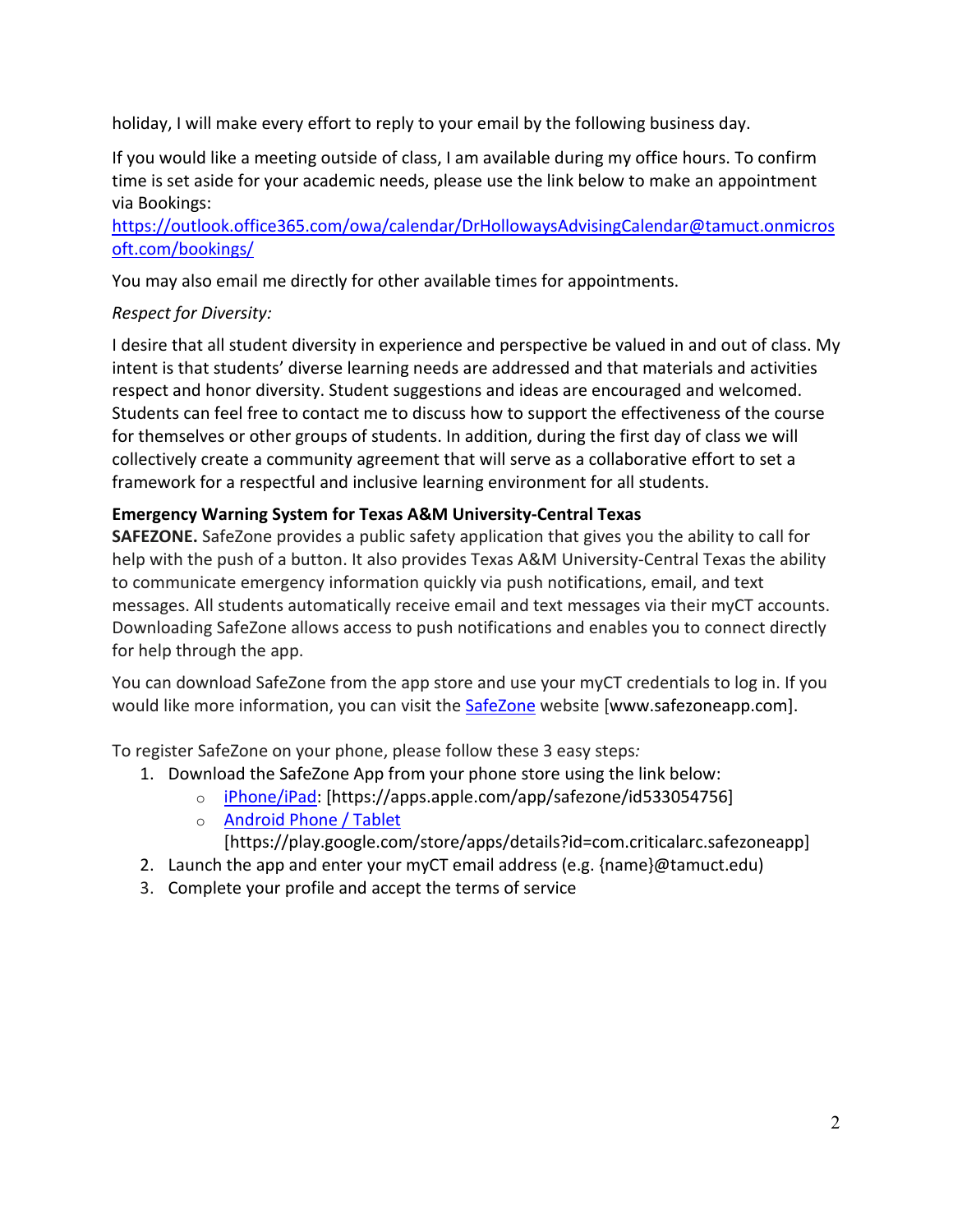#### **COURSE INFORMATION**

#### **Course Overview and description**

Learn male and female sexual anatomy, and address male and female sexual problems and their treatment. Special Emphasis on sex therapy, including cultural diversity, age, disability and illness, sexual abuse and rape.

#### **Course Objective or Goal**

#### **Student Learning Outcomes**

This course targets three of the MFT program's Student Learning Outcomes:

(SLO-2) - Demonstrate basic and systemic therapeutic techniques

(SLO-3) - Assess how contextual issues affect individual lives and relational dynamics

(SLO-5) - Assess the influence of their social location and personal experiences on the conceptualization and intervention

These SLO's are targeted through the following Course Learning Outcomes:

(CLO 1) - Students will demonstrate competency in sexual therapy/counseling methods (SLO-2) (CLO 2) - Students will monitor attitudes, personal well-being, personal issues, and personal problems to ensure they do not impact the therapy process adversely or create vulnerability for misconduct (SLO-5)

(CLO 3) - Students will critically evaluate self-help approaches to sexual problems in light of recent research (SLO-3)

## **Required Reading and Textbook(s)**

#### *Textbooks:*

Gambescia, N., Weeks, G. R., & Hertlein, K. M. (2021). *A clinician's guide to systemic sex Therapy* (3rd ed.). Routledge.

Lehmiller, J. (2018). *Tell me what you want: The science of sexual desire and how it can help you improve your sex life*. De Capo Press.

## **Additional readings may be assigned throughout the course by instructor. All readings can be found in Canvas under their assigned week.**

#### **COURSE REQUIREMENTS**

*All assignments must be the student's own work (see the academic integrity section). Do not copy directly from the text or research articles when completing assignments. Written work must follow the American Psychological Association (APA), 7th ed. publication guidelines when indicated. Assignment due dates are indicated on the Course Calendar.*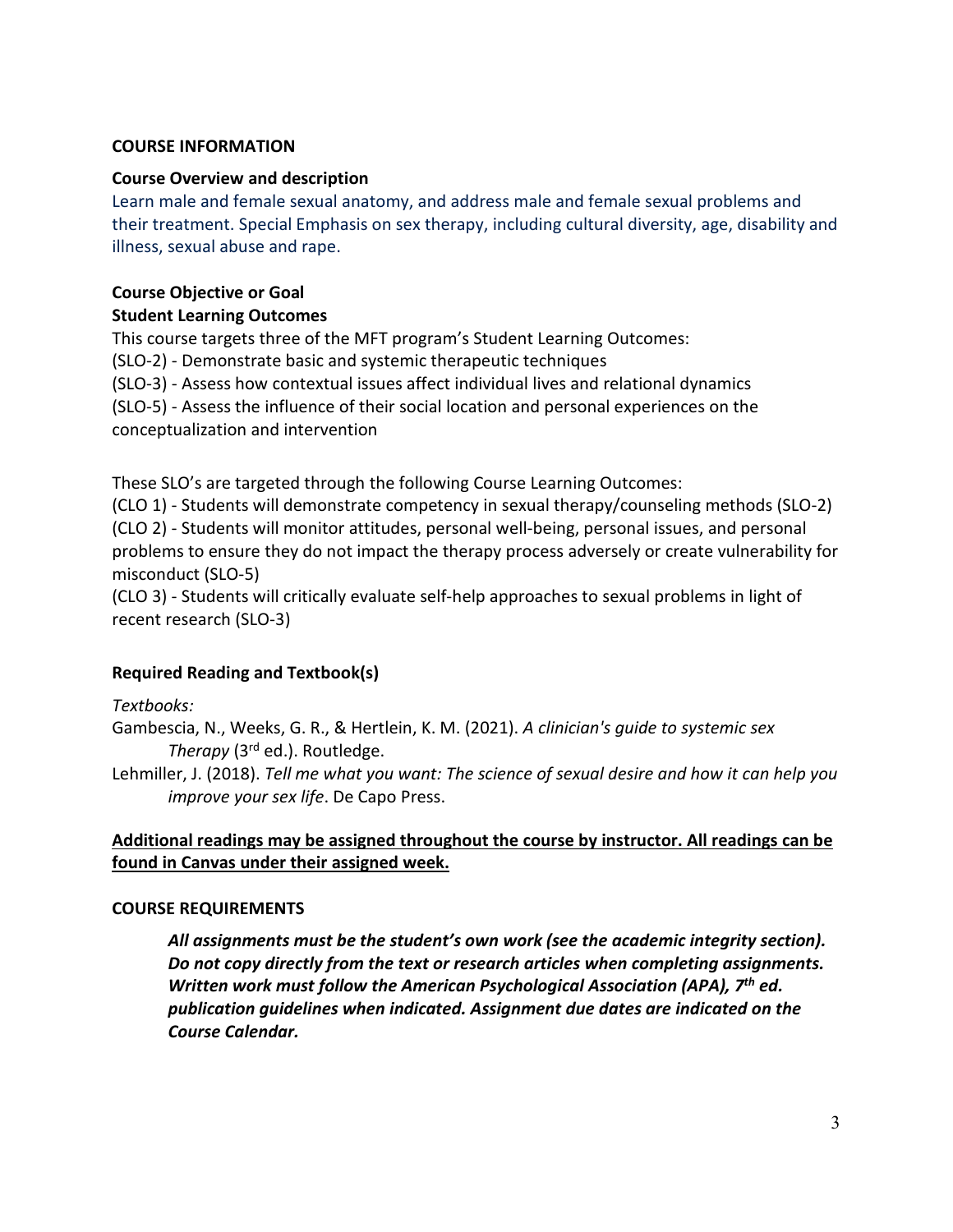Assignments:

**1. Class Participation**: **(7x2pts=14pts (2pts for each face-to-face class))** Students will be expected to be present for class. Class participation is vital to the learning experience. Participation points are based on students being present, on-time, prepared, remaining for the entire class period and being actively engaged in the class activities. Examples of engagement in class includes but is not limited to participating in role play activities, answering questions, providing thoughtful input based on the course content and one's own experience, respectfully inquiring about the material or a fellow student's perspective, etc. Students should refrain from texting and using electronic devices in class. The optimal learning environment will involve students being fully present and active in class activities. Students will also be responsible for reading/viewing assigned materials before class in an effort to support informed rich discussion.

Cooperative group learning experiences will be promoted throughout the course. The goals will focus on shared decision-making, individual and group responsibilities, and effective written and or communication skills. Students are expected to be professional and respectful during their participation in the course. Role Plays will be utilized in this course as a way to practice and demonstrate understanding of content. Every student will be expected to participate fully in the role plays and provide feedback in class as a part of their participation grade.

Per the University catalog, students may request make-up consideration for valid and verifiable reasons, such as illness, death in the immediate family, legal proceedings, or participation in university-sponsored activities. Students participating in universitysponsored activities are responsible for obtaining a written explanation for their absence from the faculty/staff member responsible for the activity. In all cases, students are encouraged to notify the faculty member of the course in advance of any absence.

- **2. Online Content Quizzes**: **(5x2pts=10pts)** In an effort to ensure each student has read/viewed and comprehended some of the material within the course, 4 timed quizzes over course content will be given throughout the semester. Each quiz will have true false and/or multiple-choice questions related to the course content indicated in the Course Calendar. Quiz dates are indicated in the Course Calendar as well. (Addresses CLO 1)
- **3. Discussion Boards**: **(7x3pts=21pts)** Discussion Boards help to generate cooperative exploration of the course content in hopes of enhancing the learning experience with a deeper synthesis of knowledge. Students will complete Discussion Boards in the weeks indicated on the Course Calendar. The **initial post should be between 225 and 250 words** and will be worth 2pt. Students **may not exceed 250 words. It is vitally important to be clear and concise.** Referencing and citing research articles, the textbook, or webinars from the course is required in this post. References and citations do not count in the word count parameters. Students must refrain from quoting materials. Students should always use their own words.

Students are also required to respond to at least two other initial posts and each response is worth .5 point. The responses must be between 75 and 100 words each and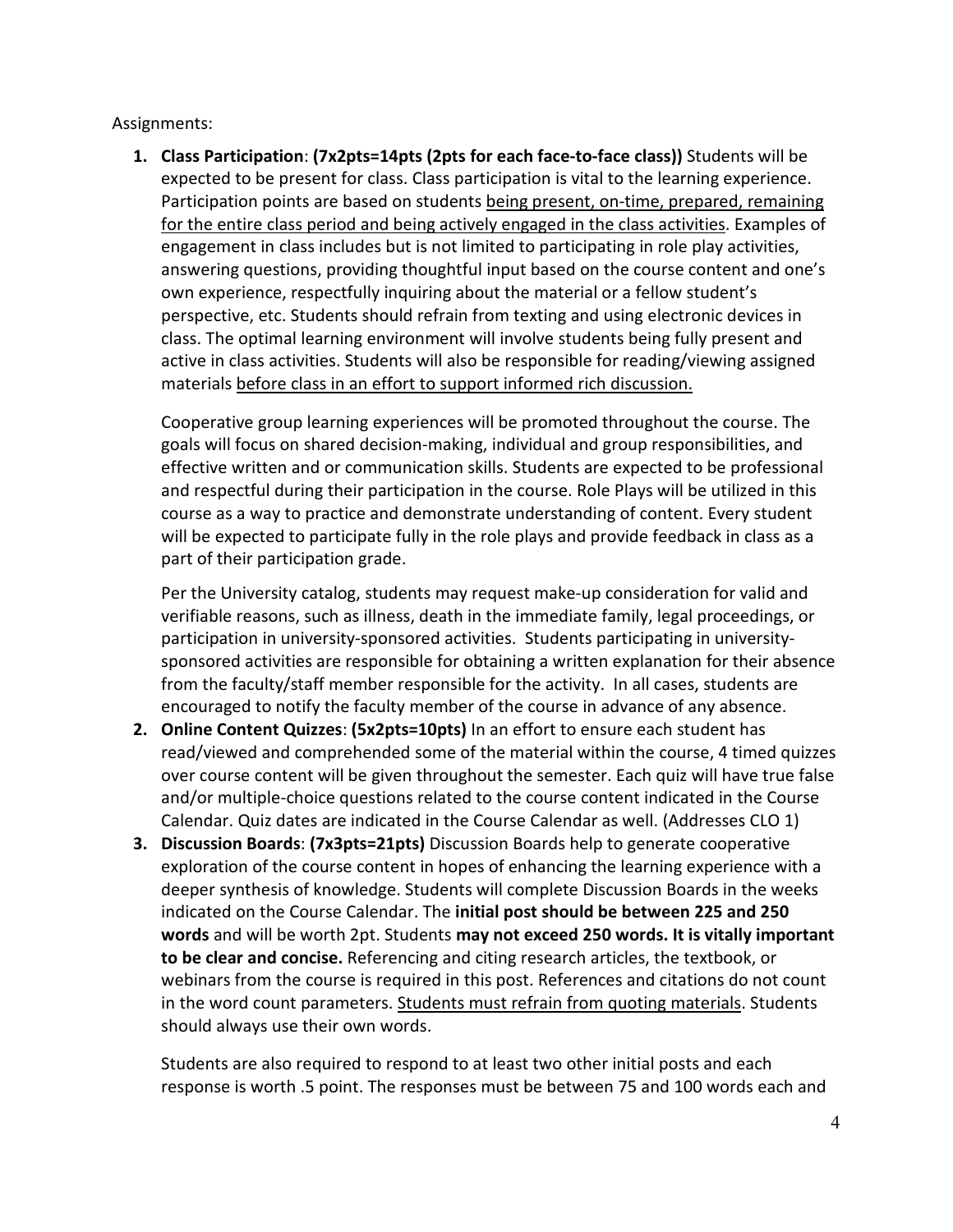should expand the conversation. **Students must not exceed 100 words.**

If a student only states that they agree or disagree, they will not earn full credit. Students should be curious and generate new questions or considerations in their responses as well as include a synthesis of other scholarly or personal information that informs the discussion. Replies to posts **may not quote the initial post nor include quotes from other resources** but should reference and cite articles or textbooks from the course, when applicable.

Discussion Board Etiquette

- Students are expected to be courteous and respectful with their language and tone
- Curiosity about varying perspectives is encouraged. Avoid "why" questions.
- Broad generalizations about groups of individuals should be avoided.
- Be open to new ideas and alternative perspectives.
- Quotations of the initial post, from textbooks or research articles may not be used in posts. (Addresses CLO 1 & CLO 3)
- **4. Sexual Genogram: (12pts)** Students will complete a sexual genogram. This paper is intended to help students become cognizant of how they learned about sexuality, sex, and gender. The purpose of the paper is to also help students explore their own values and biases concerning sexuality, sex and gender. Students will utilize Ch. 4 of A Clinician's Guide to Systemic Sex Therapy to guide the process of completing the genogram assessment. More specifically, the content of the paper should consist of student responses to the general questions, gender and related questions, and timeline questions listed on pages 72-75 of the textbook. At least 3-5 questions from each aforementioned category should be answered and formulated into a cohesive sexual genogram self-reflection paper. The paper should be between 4-6 pages long. The paper should be written in 7<sup>th</sup> edition APA **student** paper style format. No abstract is needed. The information you present in this paper is sacred and will be treated with confidentiality. (CLO 2)
- **5. Final Project**: **(20pts)** Students will get to choose from two types of final projects: Experiential Project & Reflection or Case Study. Each is described below.
	- **a. Experiential Project & Reflection**  This project will be successful to the degree that the student's chosen activity inspires reflective questions and thoughtful exploration of their experience. Thus, it will involve active exploration of an issue(s), preferably one that generates some personal discomfort (i.e., stretches the student) within some realm of sexuality/gender that is related to **their development as a therapist**. Possibilities for these projects will be discussed in class, and students will be responsible for selecting a topic, carrying out some kind of learning experience, and then writing about it in a significant way (see final paper, below). Student projects must be approved prior to implementation. Students cannot choose a project that puts them at risk of injury (mental or physical), but it should challenge them significantly, providing them with a vehicle to critically examine their comfort/discomfort with some issue of sexuality and/or gender. The expectation is that this be a personal reflective experience that informs their work as a marriage and family therapist. In the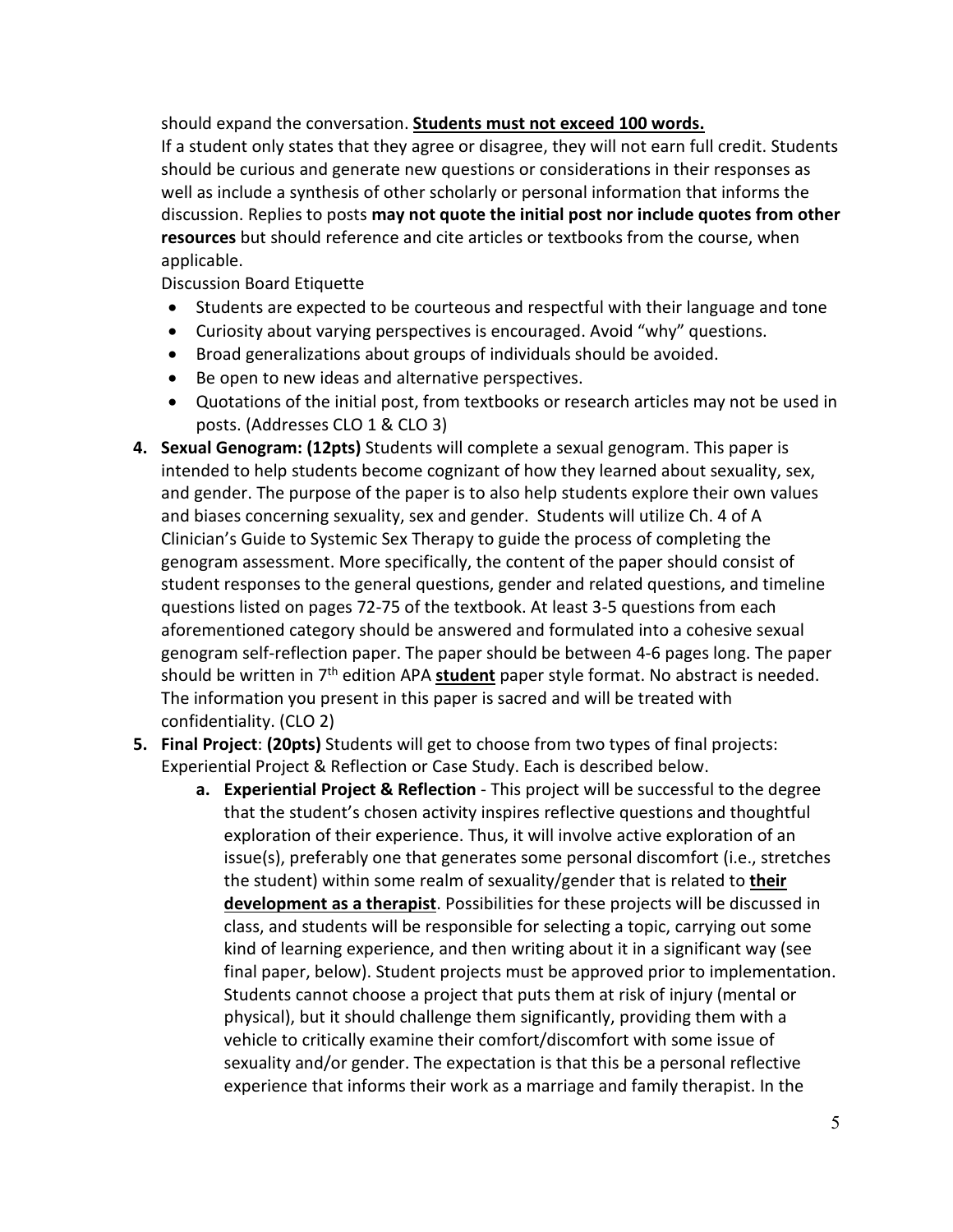process of carrying out and writing about the project, students will be delving into their assumptions, biases, beliefs, and practices. If a student chooses to do this project, a detailed, typed (1/2 - 1 page) proposal is due on the date listed in the course calendar. After conducting the activities of the project, the student will write a thoughtful paper narrating their personal experience. The paper will be a synopsis of the project, including an in-depth reflection on how it allowed the student to successfully challenge their personal and/or professional values/understandings/beliefs/experiences. Students don't need to supply project details that they would be uncomfortable sharing, but they do need, in some way, to talk about what they did and what they learned. The paper isn't to be a - term paper as that type of writing is commonly understood; rather, it should be a polished, personal reflection on how the project activity shaped and informed their thinking. The paper must be 7-9 pages long. The course textbooks and 1-2 additional peer reviewed journal research articles published in the last 10 years should be utilized as well. These articles and the textbooks should be use to help frame/ inform the students reflective writing. The paper should be written in 7th edition APA **student** paper style format. No abstract is needed. (CLO 1 & 2)

- **b. Couple's Systemic Sex Therapy Case Study** Students choosing this option will author a paper detailing a culturally informed treatment intervention plan to use while working with a couple in systemic sex therapy. In this paper, students will describe a couple scenario in which systemic sex therapy would be appropriate. The scenario should be of their own creation and/or taken from a TV series or movie. The TV series or movie couple scenario is recommended, so the student can also show a clip during their presentation of the paper (see presentation details below). The student should provide specifics about the characteristics of the couple (diagnoses, cultural, family dynamics, sexuality, gender, etc.), and so forth. Students should detail the goals and objectives for treatment, the interventions/ techniques, and the potential outcomes of treatment. Students should be sure the treatment plan takes in account the couple's social location. The paper must be 7-9 pages long. The textbooks should be the guiding sources for this assignment, but 1-2 additional peer reviewed journal research articles published in the last 10 years should be utilized as well. These articles should be related to the couple's social location and systemic sex therapy treatment. The paper should be written in 7th edition APA **student** paper style format. No abstract is needed. (Addresses CLO 1 & 2)
- **6. Final Project Presentation**: **(8pts)** Students will present their final project (15 minutes) to the class using a PowerPoint format (and video, if applicable). Presentation dates and the order of presentations will be assigned at the beginning of the course. Presentation PowerPoints should be uploaded to Canvas by 11:59pm on the student's presentation date. (Addresses CLO 1 & 2)
- **7. Final Exam**: **(15pts)** An online multiple choice/true false cumulative final exam will be given at the end of the semester (see Course Calendar). This exam will be timed but use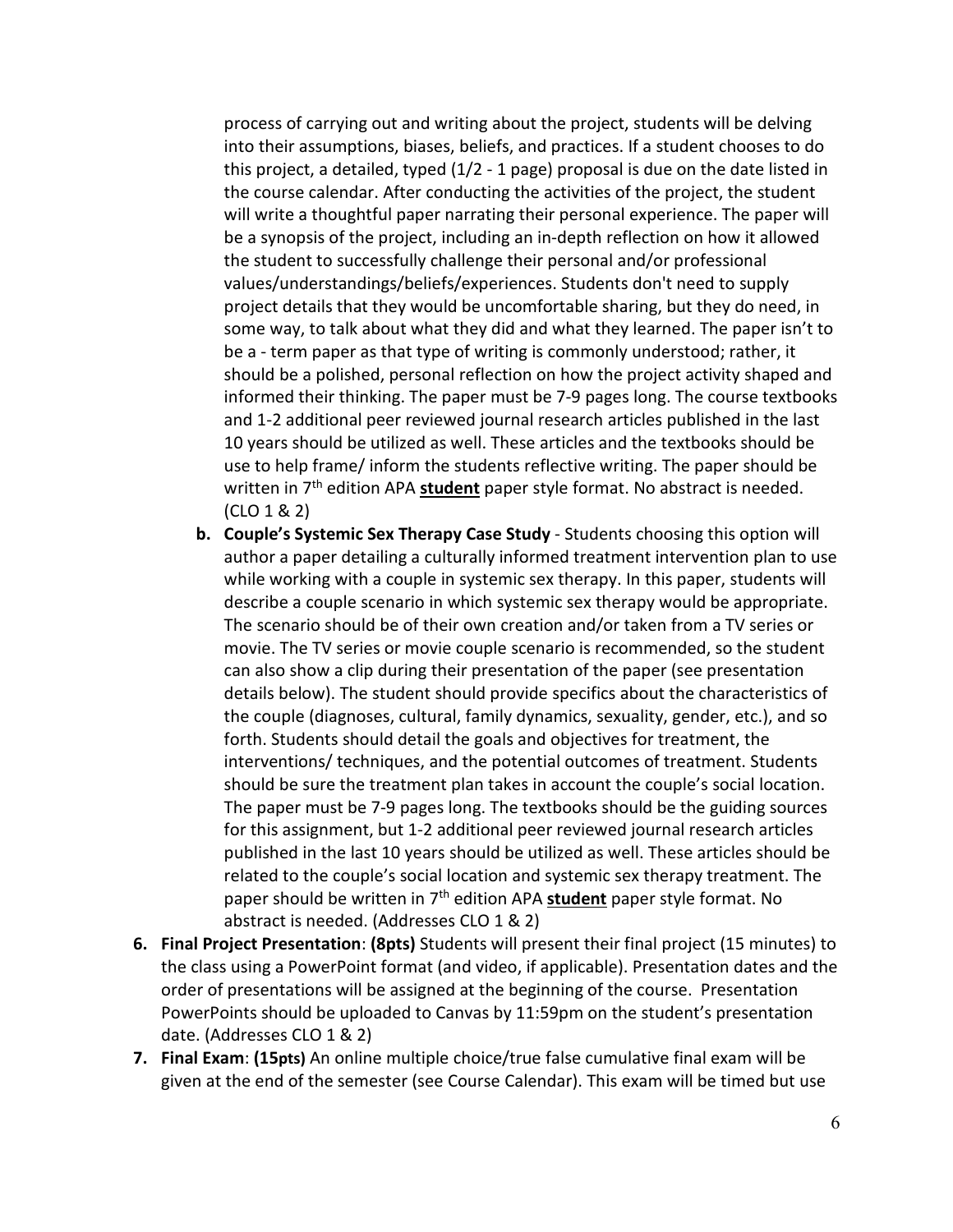of notes, articles and books will be allowed. The final exam questions will largely be taken from the quiz questions. Students are strongly encouraged to thoroughly review materials and notes before taking the exam since it is timed. (Addresses CLO 1)

## **Grading Criteria Rubric and Conversion**

#### **Assignment Points**

| Assignment                                       | <b>Point Value</b> |
|--------------------------------------------------|--------------------|
| Class Participation (2pts per F2F class meeting) | 14                 |
| 5 Online Content Quizzes (2pts per quiz)         | 10                 |
| 7 Discussion Boards (3pts per discussion board)  | 21                 |
| Sexual Genogram                                  | 12                 |
| <b>Final Project</b>                             | 20                 |
| <b>Final Project Presentation</b>                | 8                  |
| <b>Final Exam</b>                                | 15                 |
| <b>Total Possible Points:</b>                    | 100                |

#### **Grade Conversion**

Final course grades will be based on the point totals listed below.

#### **Letter Grade = Points**

- $A = 90-100$
- $B = 80-89$
- $C = 70-79$
- $D = 60-69$
- $F = 59$  and below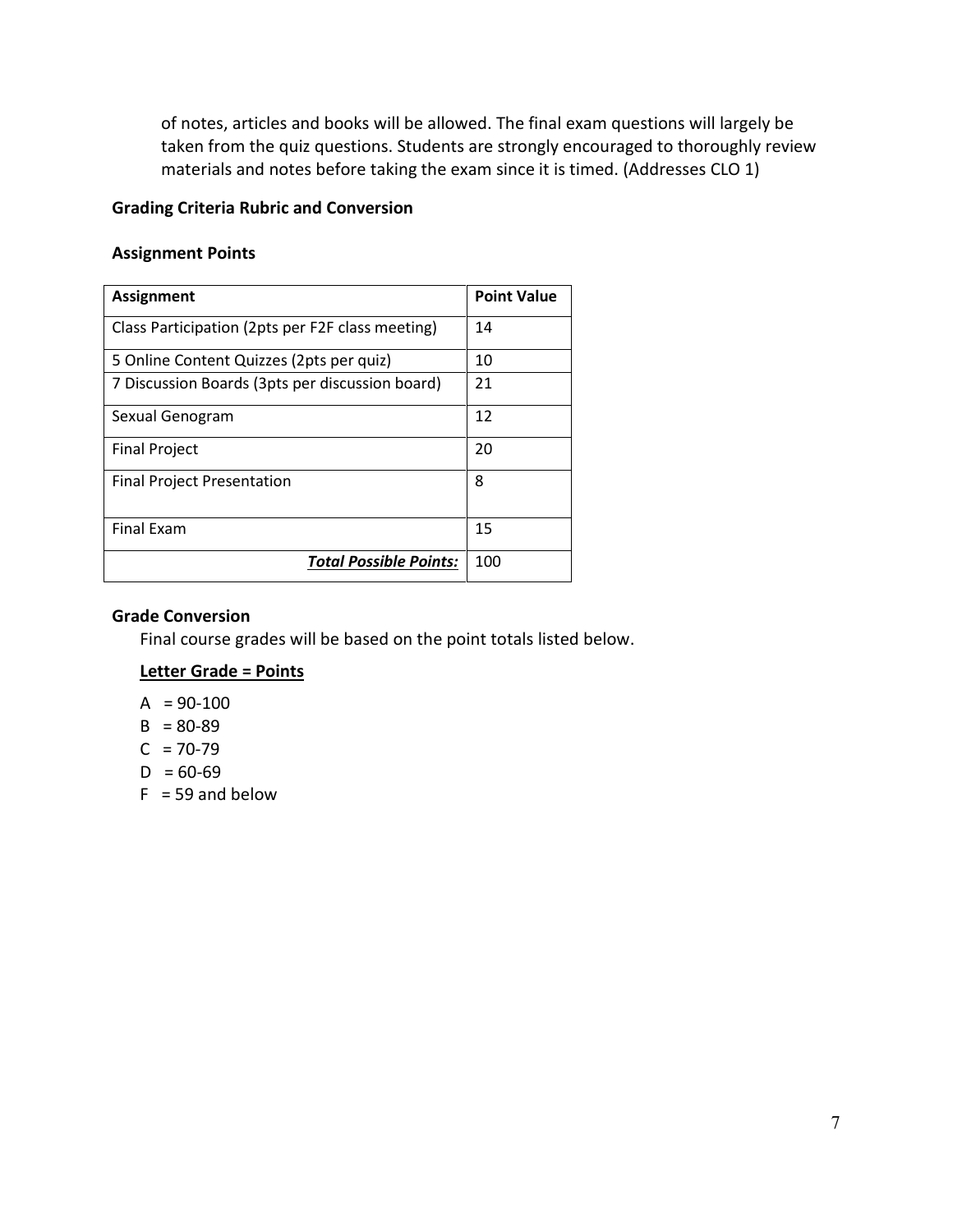# **Rubrics**

|                                          | Discussion Board Rubric (3pts) |                            |
|------------------------------------------|--------------------------------|----------------------------|
| Criteria                                 | Non-Performance - Adequate     | Proficient - Distinguished |
|                                          | Performance                    | Performance                |
| <b>Initial Post</b>                      | 0-1.25pts                      | $1.5 - 2$                  |
| Post was well written, fully             |                                |                            |
| addresses and develops all               |                                |                            |
| aspects of the prompt.                   |                                |                            |
| Post was factually correct,              |                                |                            |
| reflective and provided a                |                                |                            |
| substantive contribution.                |                                |                            |
| Post contributes to discussion           |                                |                            |
| with clear, concise comments.            |                                |                            |
| Cites scholarly resources such           |                                |                            |
| as textbooks or research                 |                                |                            |
| articles.                                |                                |                            |
| Advances discussion.                     |                                |                            |
| Post was within the required             |                                |                            |
| word count range.                        |                                |                            |
| Uses APA 7 <sup>th</sup> edition format. |                                |                            |
| (2pt)                                    |                                |                            |
| Peer Response 1                          | $0 - 25$ pts                   | .5                         |
| Demonstrates analysis of                 |                                |                            |
| others' posts.                           |                                |                            |
| Extends meaningful discussion            |                                |                            |
| by building on previous posts.           |                                |                            |
| Advances discussion with new             |                                |                            |
| ideas or considerations.                 |                                |                            |
| Meets word count parameters.             |                                |                            |
| Uses APA 7 <sup>th</sup> edition format. |                                |                            |
| (.5pt)                                   |                                |                            |
| Peer Response 2                          | $0 - 25$ pts                   | .5                         |
| Demonstrates analysis of                 |                                |                            |
| others' posts.                           |                                |                            |
| Extends meaningful discussion            |                                |                            |
| by building on previous posts.           |                                |                            |
| Advances discussion with new             |                                |                            |
| ideas or considerations.                 |                                |                            |
| Meets word count parameters.             |                                |                            |
| Uses APA 7 <sup>th</sup> edition format  |                                |                            |
| (.5pt)                                   |                                |                            |

# *Discussion Board Rubric (3pts)*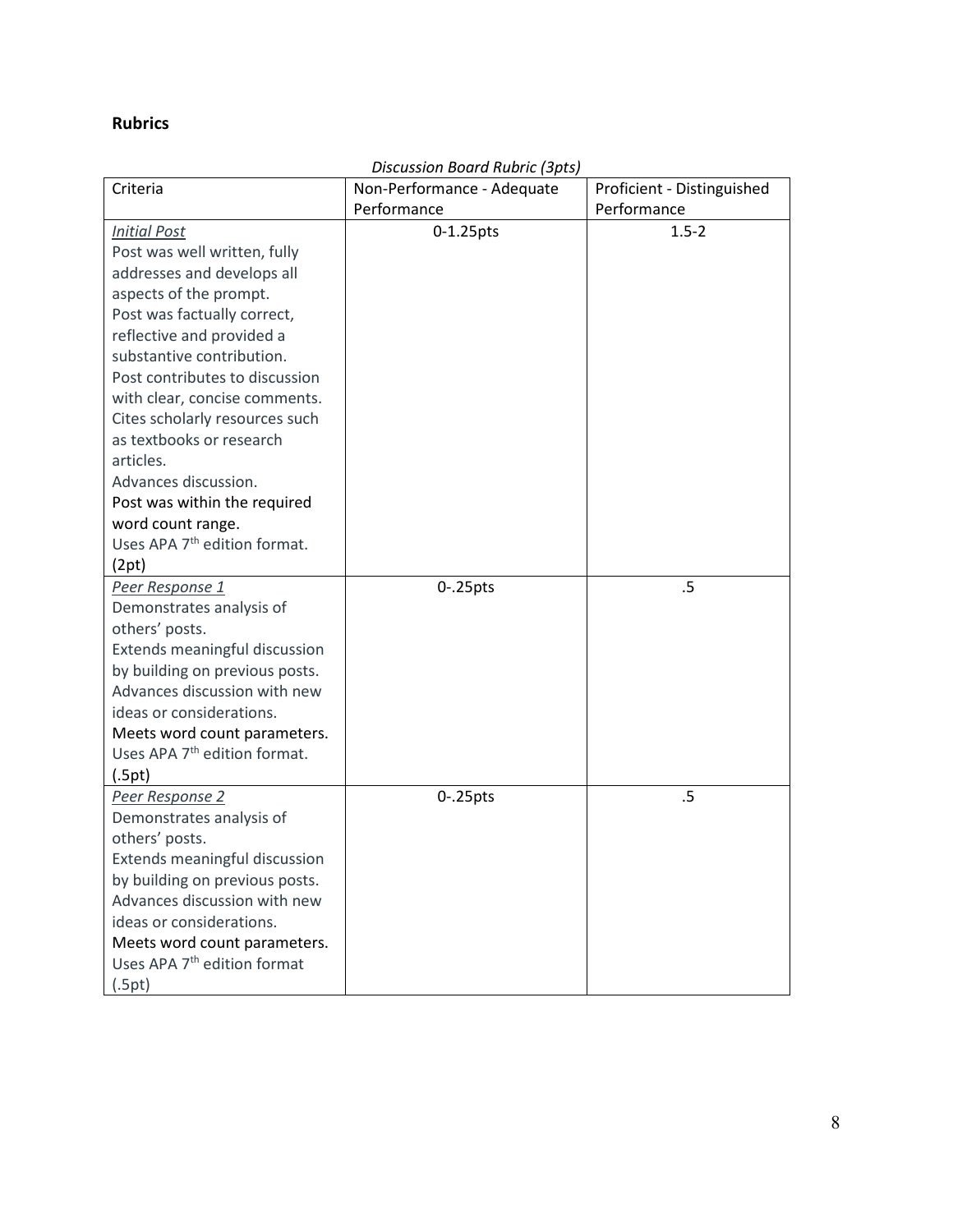| sexual Genogram (12pts)                |                            |                            |  |
|----------------------------------------|----------------------------|----------------------------|--|
| Criteria                               | Non-Performance - Adequate | Proficient - Distinguished |  |
|                                        | Performance                | Performance                |  |
| Student utilized 3-5 questions         | $0-3.5$ pts                | 4-5pts                     |  |
| from each of the following             |                            |                            |  |
| categories: general questions,         |                            |                            |  |
| gender and related questions,          |                            |                            |  |
| and timeline questions listed          |                            |                            |  |
| on pages 72-75 of the                  |                            |                            |  |
| textbook to create their               |                            |                            |  |
| genogram. (5pts)                       |                            |                            |  |
| Student genogram is clear,             | $0-3.5$ pts                | 4-5pts                     |  |
| logical and concise as well as         |                            |                            |  |
| thoroughly provides a                  |                            |                            |  |
| understanding of the student's         |                            |                            |  |
| lived gender/sexual                    |                            |                            |  |
| experience.                            |                            |                            |  |
| (5pts)                                 |                            |                            |  |
| Paper was within page                  | $0-1.5$ pts                | $1.75-2pts$                |  |
| requirement. Paper is written          |                            |                            |  |
| in APA 7 <sup>th</sup> edition student |                            |                            |  |
| format with minimal errors.            |                            |                            |  |
| (2pts)                                 |                            |                            |  |

# *Final Project Option a: Experiential Project & Reflection (20pts)*

| Criteria                                                            | Non-Performance - Adequate<br>Performance | Proficient - Distinguished<br>Performance |
|---------------------------------------------------------------------|-------------------------------------------|-------------------------------------------|
| Presented a clear and accurate                                      | $0-3.5$ pts                               | 4-5pts                                    |
| description of a relevant<br>experimental activity. (5pts)          |                                           |                                           |
| Student presented a thorough                                        | $0-5.5$ pts                               | 5.75-7pts                                 |
| reflection of the experience                                        |                                           |                                           |
| which included identification                                       |                                           |                                           |
| of their own values, beliefs,                                       |                                           |                                           |
| etc. about sex, sexuality and                                       |                                           |                                           |
| gender. Student described the                                       |                                           |                                           |
| impact the experience had on                                        |                                           |                                           |
| said beliefs and new insights                                       |                                           |                                           |
| they discovered as well as how<br>it will apply to their work as an |                                           |                                           |
| MFT.                                                                |                                           |                                           |
| (7pts)                                                              |                                           |                                           |
| There was clear evidence of                                         | $0-3.5$ pts                               | 4-5pts                                    |
| the application of research                                         |                                           |                                           |
| related to the specific                                             |                                           |                                           |

# *Sexual Genogram (12pts)*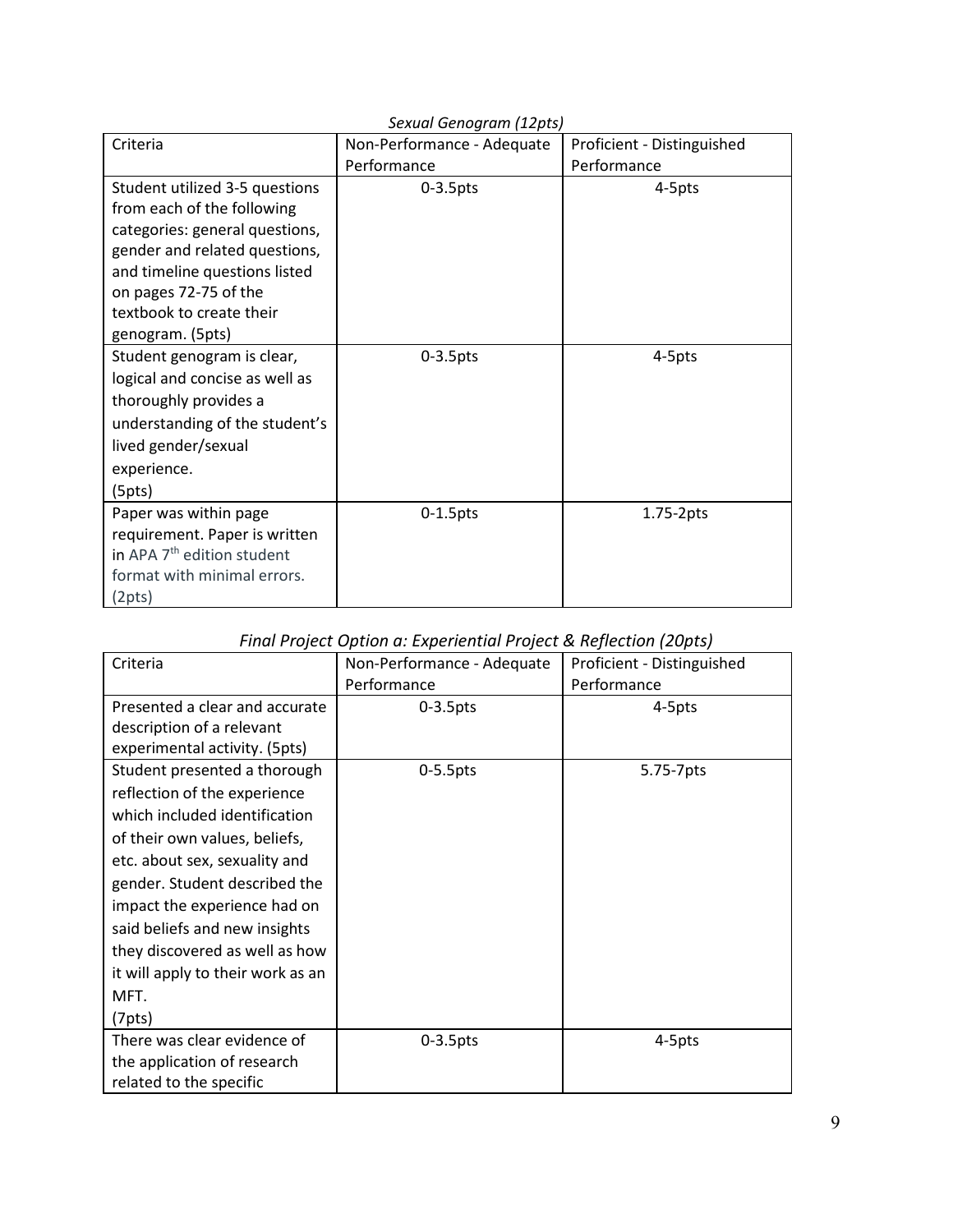| experience in informing their<br>reflective response. Students<br>reflective response clearly and<br>thoroughly related to their<br>work as a MFT. (5pts)                                                                                                                       |              |              |
|---------------------------------------------------------------------------------------------------------------------------------------------------------------------------------------------------------------------------------------------------------------------------------|--------------|--------------|
| Paper stayed within page<br>requirement and referenced 1-<br>2 peer reviewed journal<br>research articles that have<br>been published in the last 10<br>years as well as the textbooks.<br>Paper is written in APA 7th<br>edition student format with<br>minimal errors. (3pts) | $0-2.25$ pts | $2.5 - 3pts$ |

|  | Final Project Option b: Couple's Systemic Sex Therapy Case Study (20pts) |  |
|--|--------------------------------------------------------------------------|--|
|  |                                                                          |  |

| Criteria                               | Non-Performance - Adequate | Proficient - Distinguished |
|----------------------------------------|----------------------------|----------------------------|
|                                        | Performance                | Performance                |
| Student summarized a couple            | $0-3.5$ pts                | 4-5pts                     |
| involved systemic sex therapy          |                            |                            |
| scenario and provided specifics        |                            |                            |
| about the characteristics of the       |                            |                            |
| couple and the issue. (5pt)            |                            |                            |
| Student thoughtfully and               | $0-5.5$ pts                | 5.75-7pts                  |
| thoroughly provided detailed           |                            |                            |
| culturally informed goals and          |                            |                            |
| objectives for treatment, as           |                            |                            |
| well as identified and described       |                            |                            |
| the interventions/ techniques          |                            |                            |
| they would use with the couple         |                            |                            |
| in systemic sex therapy. (7pt)         |                            |                            |
| Student's treatment plan and           | $0-3.5$ pts                | 4-5pts                     |
| interventions were research            |                            |                            |
| informed, utilized concepts            |                            |                            |
| from the textbooks and                 |                            |                            |
| readings and were appropriate          |                            |                            |
| for couple's social location and       |                            |                            |
| issue to be addressed. (5pt)           |                            |                            |
| Paper stayed within page               | 0-2.25pts                  | $2.5-3pts$                 |
| requirement and referenced 1-2         |                            |                            |
| peer reviewed journal research         |                            |                            |
| articles that have been                |                            |                            |
| published in the last 10 years as      |                            |                            |
| well as the textbooks. Paper is        |                            |                            |
| written in APA 7 <sup>th</sup> edition |                            |                            |
| student format with minimal            |                            |                            |
| errors. (3pts)                         |                            |                            |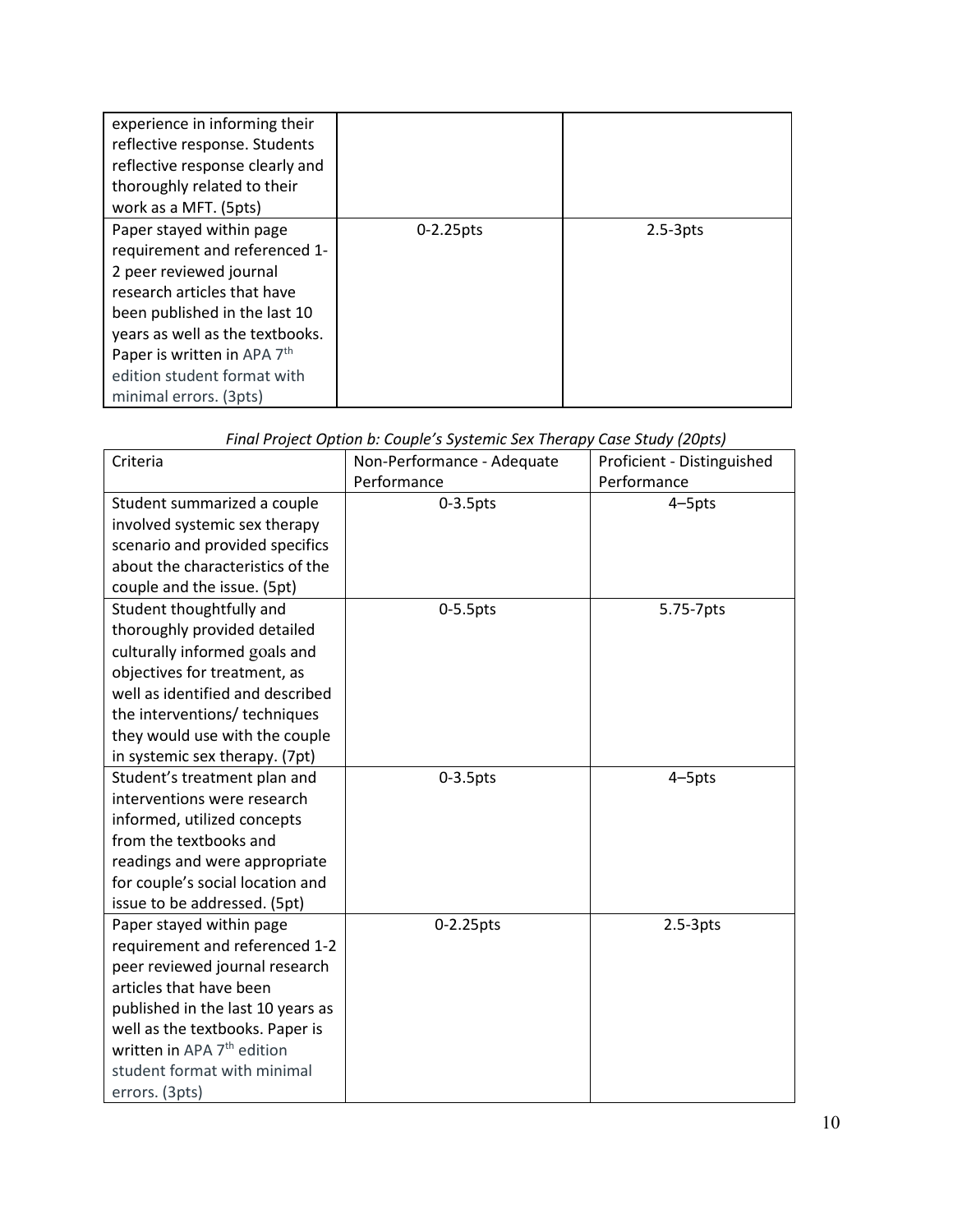#### **Posting Grades**

Grades will be posted in Canvas approximately 1 week after the assignment due date. Grades will be posted on the Canvas grade book where students can monitor the status of their grade easily*.* Students' final grades are based on their total points earned. Students can calculate an estimate of their grades, at any time, by adding their total points earned and comparing it to the chart above. **There will be no negotiation of grades or course policies. Students should be diligent in working toward the grade they desire in this course.**

#### **Grading Policies**

Assignments are expected to be turned in on time. Students should make plans to ensure that all assignments are submitted by the due dates and times. Late written work will be accepted up to 48 hours after the due date. Assignments that may be turned in late, if needed, are Sexual Genogram and the Final Project. Each day the assignment is turned in late (beginning at 12am the day after the due date) the earned grade will be reduced by .25pt. No assignments will be accepted more than 48 hours after the due date. If an assignment is submitted more than 48 hours after the due date a "0" will be entered in the gradebook on Canvas and no feedback will be provided. Work must only be submitted in Canvas. Assignments will not be accepted via Email.

**Quizzes and Discussion Boards (DB) will not be accepted late. However, the lowest grade earned on a Quiz or DB will be replaced by the highest grade on that assignment for every student, at the end of the semester. This means if a student misses quiz 2 and receives a "0", that grade will be replaced by the student's highest grade earned on their other quizzes for that semester.**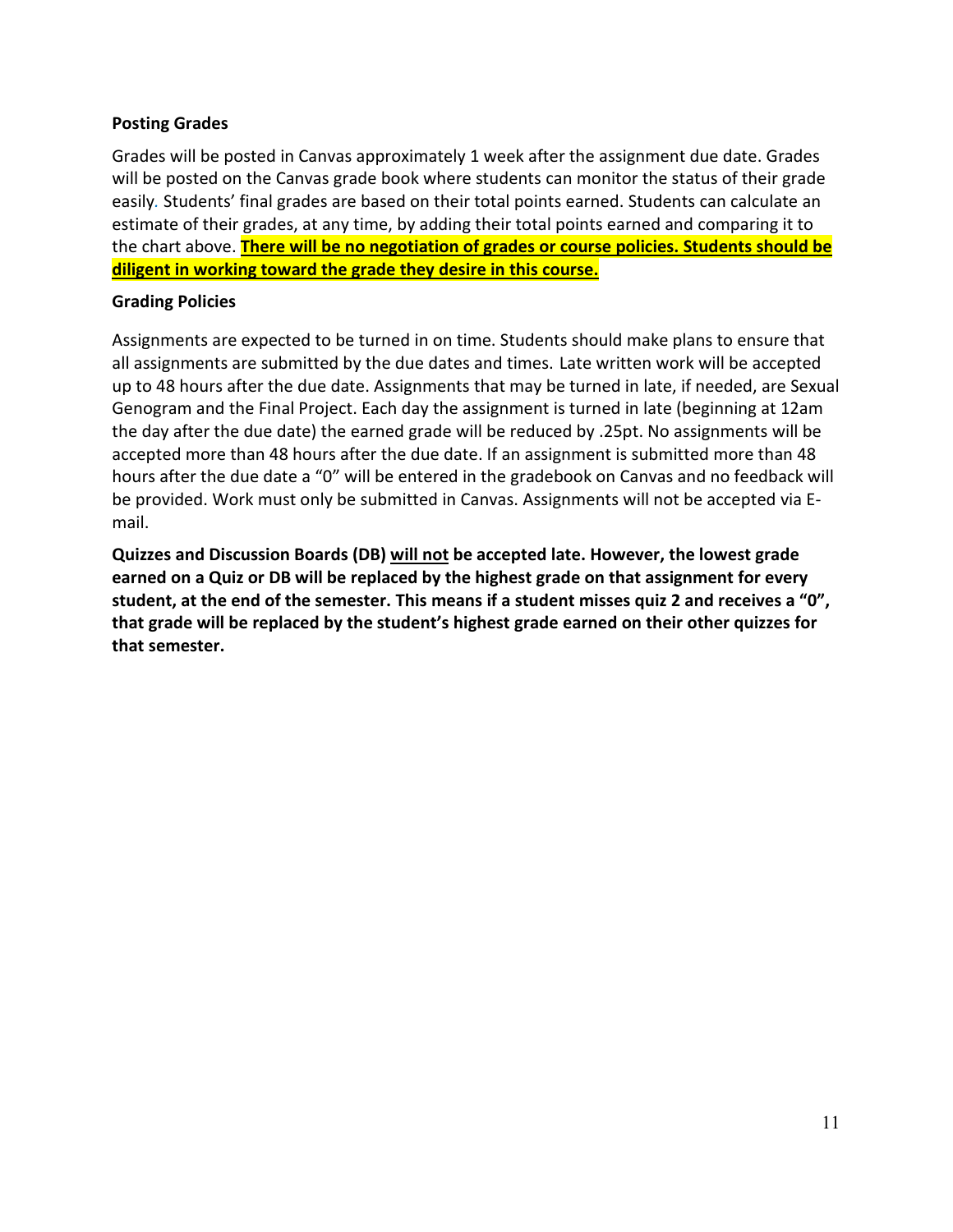## **COURSE OUTLINE AND CALENDAR**

\*Be sure to check Canvas weekly for online content to review as part of the course. Online content may include videos, articles, etc. in addition to the textbook assigned readings.

Weekly reading assignments should be done before class meetings and assignment due dates.

| <b>Class Date/Format</b>        | <b>Topic</b>                             | <b>Assigned Readings from</b><br><b>Textbooks/Articles</b> | <b>Assignment Due</b>                                                                                               |
|---------------------------------|------------------------------------------|------------------------------------------------------------|---------------------------------------------------------------------------------------------------------------------|
| Week $1-6/6$                    |                                          |                                                            |                                                                                                                     |
| <b>Monday - Face to Face</b>    | Introduction to Course                   | Review Syllabus                                            |                                                                                                                     |
| Thursday - Online               | Intersystem Approach &<br>Diagnosis      | Clinician's Guide (CG) -<br>Ch. 1 & 2                      | <b>Discussion Board 1:</b><br>Initial post due by<br>Saturday at 11:59 pm & 2<br>responses due Sunday by<br>11:59pm |
| Week $2 - 1/27$                 |                                          |                                                            | Online Quiz 1: Due                                                                                                  |
| <b>Monday - Face to Face</b>    | Assessment                               | CG - Ch. 3 & 4                                             | Wednesday by 11:59pm<br>(Monday content)                                                                            |
| Thursday - Online               | <b>Treatment Principles</b>              | CG - Ch. 5 & 6                                             | <b>Discussion Board 2:</b><br>Initial post due by<br>Saturday at 11:59 pm & 2<br>responses due Sunday by<br>11:59pm |
|                                 |                                          |                                                            | <b>Final Project (Option a)</b><br>Proposal: Due Sunday by<br>11:59pm                                               |
| Week $3 - 2/3$                  |                                          |                                                            | <b>Online Quiz 2: Due</b>                                                                                           |
| Monday - Face to Face           | <b>Treatment Principles</b>              | CG - Ch. 7                                                 | Wednesday by 11:59pm                                                                                                |
|                                 |                                          | Lehmiller - Ch. 1                                          | (Monday content)                                                                                                    |
| Thursday - Online               |                                          | Lehmiller - Ch. 2                                          | <b>Discussion Board 3:</b><br>Initial post due by<br>Saturday at 11:59 pm & 2<br>responses due Sunday by<br>11:59pm |
| Week $4 - 2/10$                 |                                          |                                                            | <b>Online Quiz 3: Due</b>                                                                                           |
| <b>Monday - Face to Face</b>    | At Home Assignments &<br>Psychoeducation | CG - Ch. 8 & 9<br>SFT article on Canvas                    | Wednesday by 11:59pm<br>(Monday content)                                                                            |
| Thursday - Online               |                                          | CG - Ch. 10<br>Lehmiller - Ch. 3                           | <b>Discussion Board 4:</b><br>Initial post due by<br>Saturday at 11:59 pm & 2<br>responses due Sunday by<br>11:59pm |
| Week 5-7/4<br>Monday - No Class |                                          | Lehmiller - Ch. 4 & 5                                      | <b>Online Quiz 4: Due</b><br>Wednesday by 11:59pm<br>(Monday content)                                               |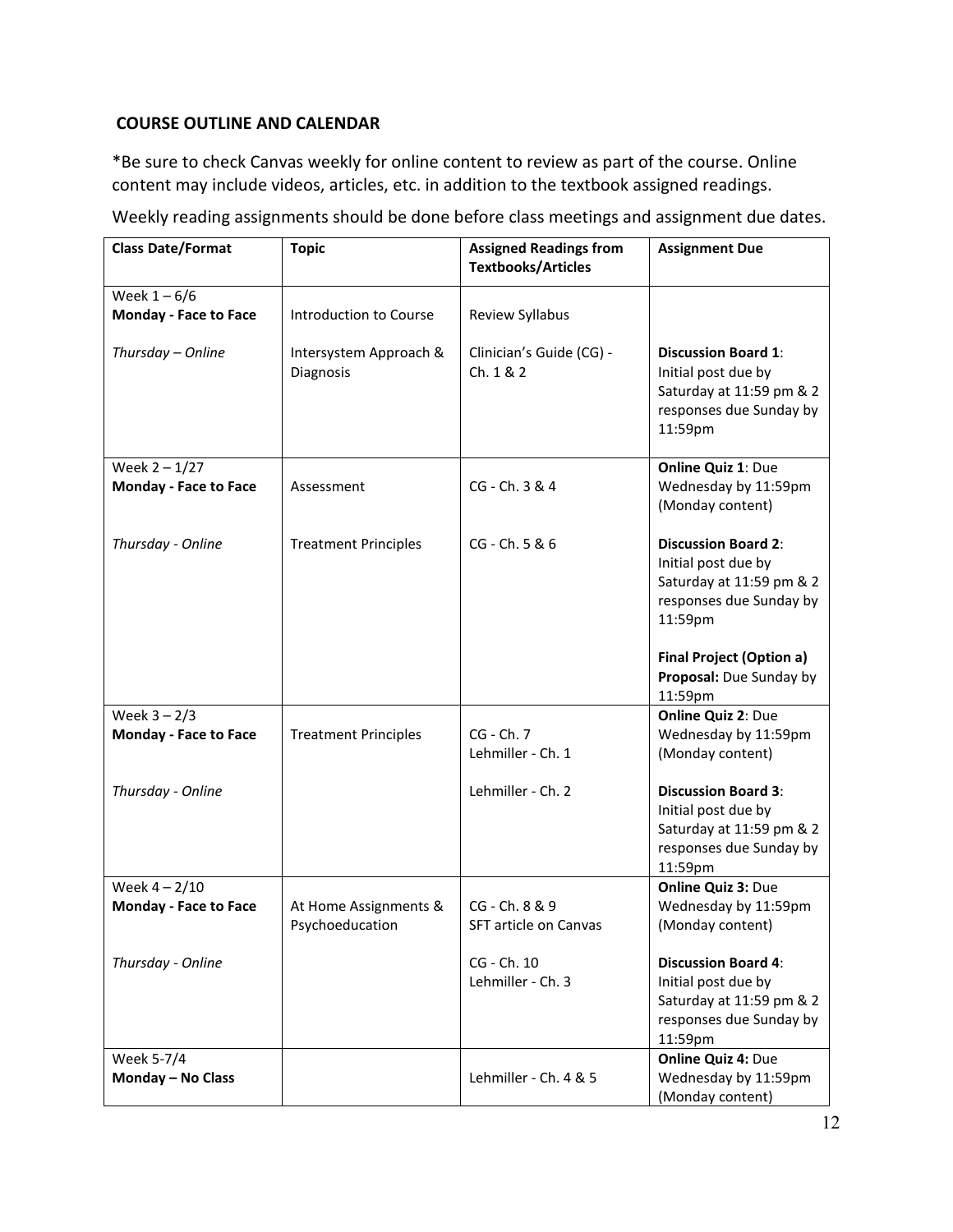| <b>Holiday</b>               |                                                            |                                                                   |                                                                                                                     |
|------------------------------|------------------------------------------------------------|-------------------------------------------------------------------|---------------------------------------------------------------------------------------------------------------------|
| Thursday - Online            | <b>Sexual Complications &amp;</b><br><b>Medical Issues</b> | CG - Ch. 11 & 12                                                  | <b>Discussion Board 5:</b><br>Initial post due by<br>Saturday at 11:59 pm & 2<br>responses due Sunday by<br>11:59pm |
| Week 6-7/11                  |                                                            |                                                                   | <b>Online Quiz 5: Due</b>                                                                                           |
| <b>Monday - Face to Face</b> |                                                            | CG - Ch. 13<br>Family therapy w/diverse<br>populations article on | Wednesday by 11:59pm<br>(Monday content)                                                                            |
|                              |                                                            | Canvas                                                            | <b>Sexual Genogram: Due</b><br>Wednesday by 11:59pm                                                                 |
| Thursday - Online            |                                                            | Lehmiller - Ch. 6 & 7                                             | <b>Discussion Board 6:</b><br>Initial post due by<br>Saturday at 11:59 pm & 2<br>responses due Sunday by<br>11:59pm |
| Week 7-7/18                  |                                                            |                                                                   | <b>Final Project</b>                                                                                                |
| <b>Monday - Face to Face</b> | <b>Final Project</b>                                       |                                                                   | <b>Presentations: Due</b>                                                                                           |
|                              | Presentations                                              |                                                                   | Monday by 11:59pm                                                                                                   |
| Thursday - Online            |                                                            | Lehmiller - Ch. 8<br>Attachment article on<br>Canvas              | <b>Discussion Board 7:</b><br>Initial post due by<br>Saturday at 11:59 pm & 2<br>responses due Sunday by<br>11:59pm |
| Week $8 - 7/25$              |                                                            |                                                                   | <b>Final Project</b>                                                                                                |
| Monday - Face to Face        | <b>Final Project</b>                                       |                                                                   | <b>Presentations: Due</b>                                                                                           |
|                              | Presentations                                              |                                                                   | Monday by 11:59pm                                                                                                   |
| Thursday - Online            | <b>Final Exam Online</b>                                   |                                                                   | Final Projects Due: Due<br>Wednesday by 11:59pm                                                                     |
|                              |                                                            |                                                                   | <b>Online Final Exam:</b>                                                                                           |
|                              |                                                            |                                                                   | Due by Friday at                                                                                                    |
|                              |                                                            |                                                                   | 11:59pm                                                                                                             |

(Course Calendar may be altered by the instructor throughout the semester as needed.)

# **Important University Dates**

*You can access the current Academic Calendar at the link below for important university dates:*

*<https://www.tamuct.edu/registrar/academic-calendar.html>*

## **TECHNOLOGY REQUIREMENTS AND SUPPORT**

## **Technology Requirements**

This course will use the A&M-Central Texas Instructure Canvas learning management system.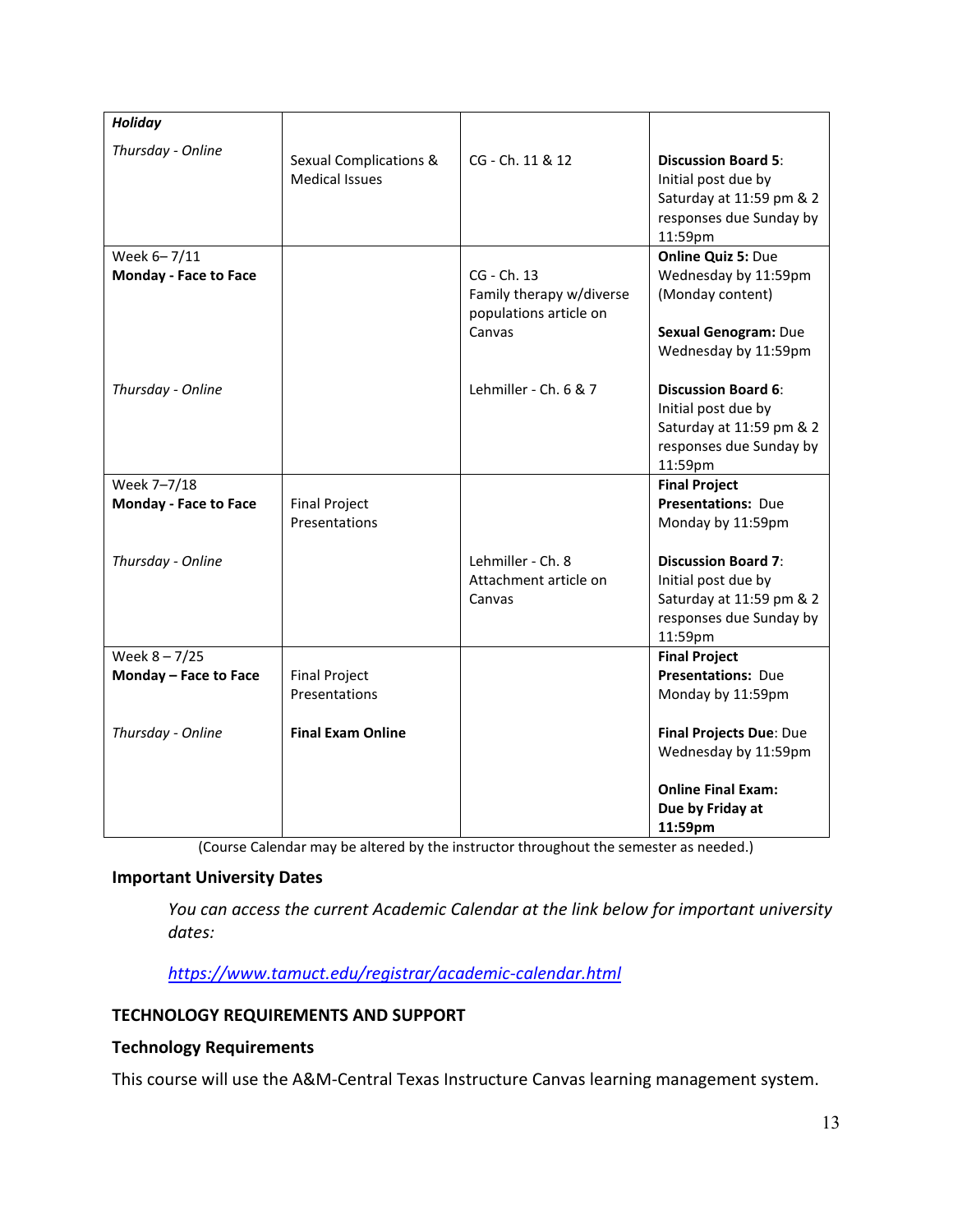## **We strongly recommend the latest versions of Chrome or Firefox browsers. Canvas no longer supports any version of Internet Explorer.**

Logon to A&M-Central Texas Canvas [https://tamuct.instructure.com/] or access Canvas through the TAMUCT Online link in myCT [https://tamuct.onecampus.com/]. You will log in through our Microsoft portal.

Username: Your MyCT email address. Password: Your MyCT password

## **Canvas Support**

Use the Canvas Help link, located at the bottom of the left-hand menu, for issues with Canvas. You can select "Chat with Canvas Support," submit a support request through "Report a Problem," or call the Canvas support line: 1-844-757-0953.

For issues related to course content and requirements, contact your instructor.

#### **Online Proctored Testing**

A&M-Central Texas uses Proctorio for online identity verification and proctored testing. This service is provided at no direct cost to students. If the course requires identity verification or proctored testing, the technology requirements are: Any computer meeting the minimum computing requirements, plus web camera, speaker, and microphone (or headset). Proctorio also requires the Chrome web browser with their custom plug in.

#### **Other Technology Support**

For log-in problems, students should contact Help Desk Central, 24 hours a day, 7 days a week

Email: [helpdesk@tamu.edu](mailto:helpdesk@tamu.edu) Phone: (254) 519-5466 [Web Chat:](http://hdc.tamu.edu/) [http://hdc.tamu.edu] *Please let the support technician know you are an A&M-Central Texas student.*

## **UNIVERSITY RESOURCES, PROCEDURES, AND GUIDELINES**

#### **Drop Policy**

If you discover that you need to drop this class, you must complete the [Drop Request](https://federation.ngwebsolutions.com/sp/startSSO.ping?PartnerIdpId=https://eis-prod.ec.tamuct.edu:443/samlsso&SpSessionAuthnAdapterId=tamuctDF&TargetResource=https%3a%2f%2fdynamicforms.ngwebsolutions.com%2fSubmit%2fStart%2f53b8369e-0502-4f36-be43-f02a4202f612) Dynamic Form through Warrior Web.

[https://federation.ngwebsolutions.com/sp/startSSO.ping?PartnerIdpId=https://eisprod.ec.tamuct.edu:443/samlsso&SpSessionAuthnAdapterId=tamuctDF&TargetResource=https %3a%2f%2fdynamicforms.ngwebsolutions.com%2fSubmit%2fStart%2f53b8369e-0502-4f36 be43-f02a4202f612].

Faculty cannot drop students; this is always the responsibility of the student. The Registrar's Office will provide a deadline on the Academic Calendar for which the form must be completed. Once you submit the completed form to the Registrar's Office, you must go into Warrior Web and confirm that you are no longer enrolled. If you still show as enrolled, FOLLOW-UP with the Registrar's Office immediately. You are to attend class until the procedure is complete to avoid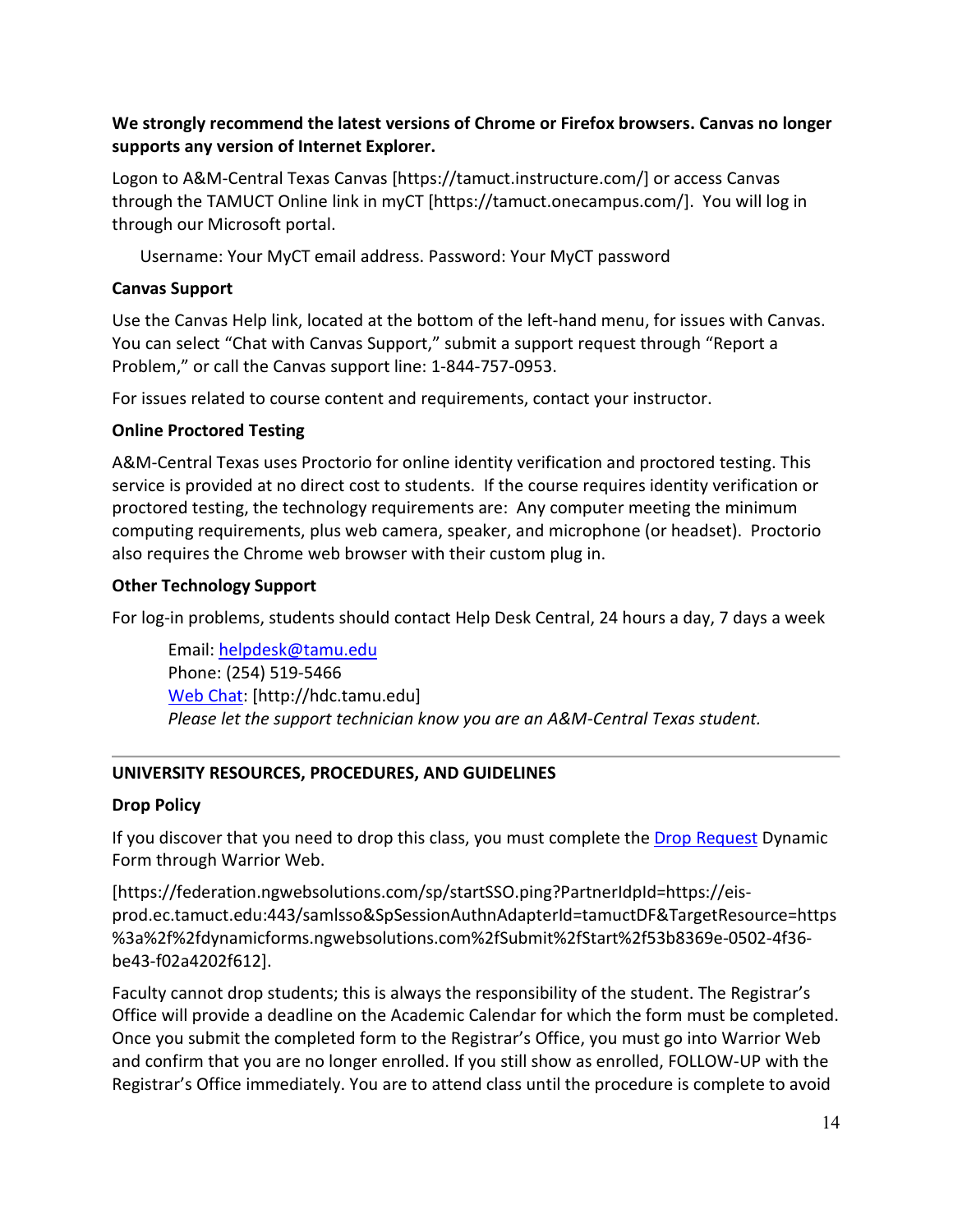penalty for absence. Should you miss the drop deadline or fail to follow the procedure, you will receive an F in the course, which may affect your financial aid and/or VA educational benefits.

# **Academic Integrity**

Texas A&M University-Central Texas values the integrity of the academic enterprise and strives for the highest standards of academic conduct. A&M-Central Texas expects its students, faculty, and staff to support the adherence to high standards of personal and scholarly conduct to preserve the honor and integrity of the creative community. Any deviation by students from this expectation may result in a failing grade for the assignment and potentially a failing grade for the course. All academic misconduct concerns will be referred to the Office of Student Conduct. When in doubt on collaboration, citation, or any issue, please contact your instructor before taking a course of action.

For more [information](https://nam04.safelinks.protection.outlook.com/?url=https%3A%2F%2Fwww.tamuct.edu%2Fstudent-affairs%2Fstudent-conduct.html&data=04%7C01%7Clisa.bunkowski%40tamuct.edu%7Ccfb6e486f24745f53e1a08d910055cb2%7C9eed4e3000f744849ff193ad8005acec%7C0%7C0%7C637558437485252160%7CUnknown%7CTWFpbGZsb3d8eyJWIjoiMC4wLjAwMDAiLCJQIjoiV2luMzIiLCJBTiI6Ik1haWwiLCJXVCI6Mn0%3D%7C1000&sdata=yjftDEVHvLX%2FhM%2FcFU0B99krV1RgEWR%2BJ%2BhvtoR6TYk%3D&reserved=0) regarding the Student Conduct process, [https://www.tamuct.edu/student-affairs/student-conduct.html].

If you know of potential honor violations by other students, you may [submit a report,](https://nam04.safelinks.protection.outlook.com/?url=https%3A%2F%2Fcm.maxient.com%2Freportingform.php%3FTAMUCentralTexas%26layout_id%3D0&data=04%7C01%7Clisa.bunkowski%40tamuct.edu%7Ccfb6e486f24745f53e1a08d910055cb2%7C9eed4e3000f744849ff193ad8005acec%7C0%7C0%7C637558437485262157%7CUnknown%7CTWFpbGZsb3d8eyJWIjoiMC4wLjAwMDAiLCJQIjoiV2luMzIiLCJBTiI6Ik1haWwiLCJXVCI6Mn0%3D%7C1000&sdata=CXGkOa6uPDPX1IMZ87z3aZDq2n91xfHKu4MMS43Ejjk%3D&reserved=0) [https://cm.maxient.com/reportingform.php?TAMUCentralTexas&layout\_id=0].

# **Academic Accommodations**

At Texas A&M University-Central Texas, we value an inclusive learning environment where every student has an equal chance to succeed and has the right to a barrier-free education. The Warrior Center for Student Success, Equity and Inclusion is responsible for ensuring that students with a disability receive equal access to the university's programs, services and activities. If you believe you have a disability requiring reasonable accommodations, please contact the Office of Access and Inclusion, WH-212; or call (254) 501-5836. Any information you provide is private and confidential and will be treated as such.

For more information, please visit our [Access & Inclusion](https://tamuct.instructure.com/courses/717) Canvas page (log-in required) [https://tamuct.instructure.com/courses/717]

# **Important information for Pregnant and/or Parenting Students**

Texas A&M University-Central Texas supports students who are pregnant and/or parenting. In accordance with requirements of Title IX and related guidance from US Department of Education's Office of Civil Rights, the Dean of Student Affairs' Office can assist students who are pregnant and/or parenting in seeking accommodations related to pregnancy and/or parenting. Students should seek out assistance as early in the pregnancy as possible. For more information, please visit [Student Affairs](https://www.tamuct.edu/student-affairs/pregnant-and-parenting-students.html) [https://www.tamuct.edu/student-affairs/pregnantand-parenting-students.html]. Students may also contact the institution's Title IX Coordinator. If you would like to read more about thes[e requirements and guidelines](http://www2.ed.gov/about/offices/list/ocr/docs/pregnancy.pdf) online, please visit the website [http://www2.ed.gov/about/offices/list/ocr/docs/pregnancy.pdf].

Title IX of the Education Amendments Act of 1972 prohibits discrimination on the basis of sex and gender–including pregnancy, parenting, and all related conditions. A&M-Central Texas is able to provide flexible and individualized reasonable accommodation to pregnant and parenting students. All pregnant and parenting students should contact the Associate Dean in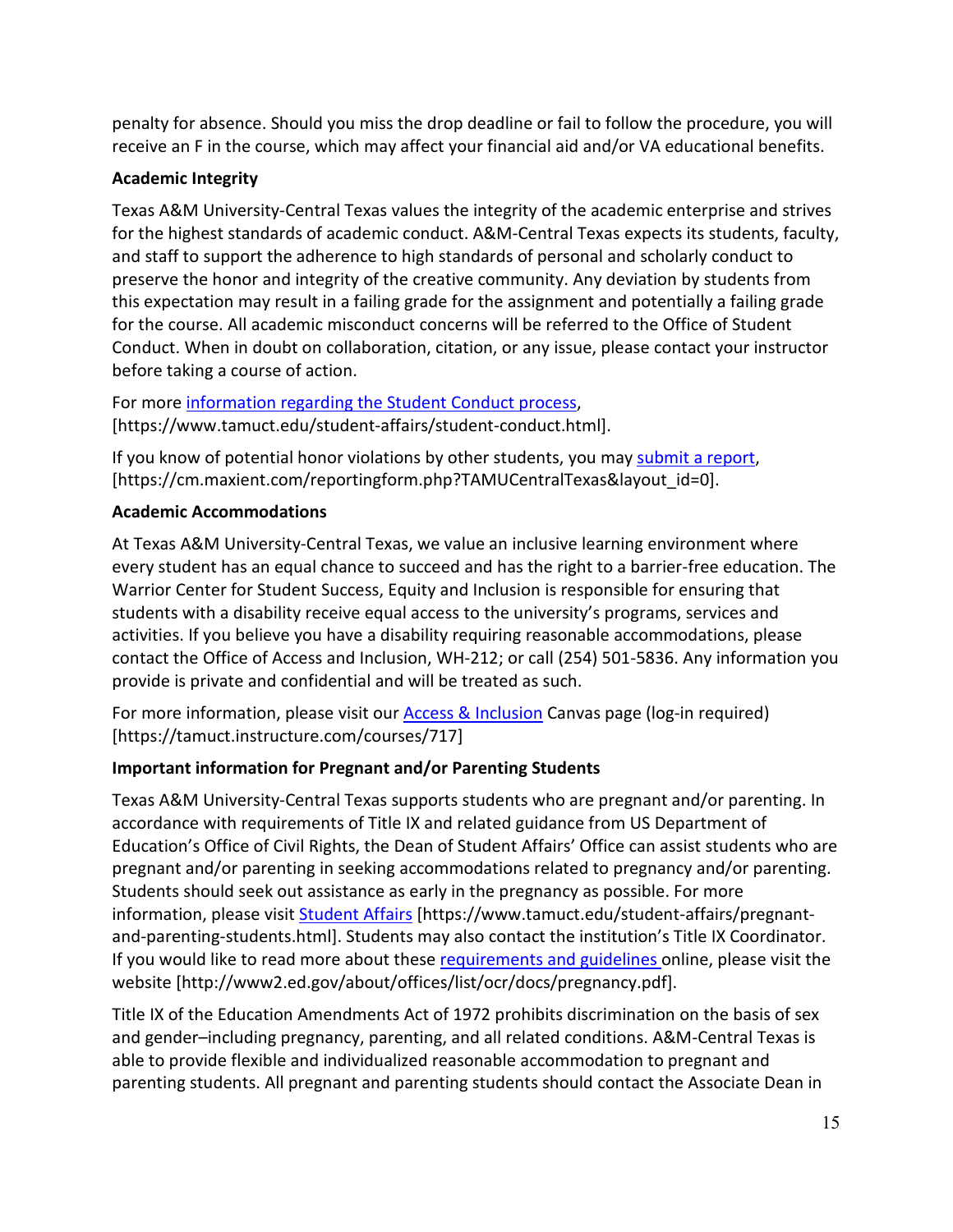the Division of Student Affairs at (254) 501-5909 to seek out assistance. Students may also contact the University's Title IX Coordinator.

# **Student Counseling Center**

The Student Counseling Center is a place where students can go for no-cost services to get help to handle day-to-day challenges and encourage their personal growth and development.

The Student Counseling Center provides services ranging from assistance with anxiety, depression, relationship concerns to crisis intervention. Students get personal assistance, tailored to their needs, in a welcoming and comfortable atmosphere.

Services — including counseling sessions up to once a week — **are at no additional cost** while students are currently enrolled at Texas A&M University-Central Texas.

For more information about the counseling center, students should visit the website, [https://www.tamuct.edu/student-affairs/student-counseling.html,](https://www.tamuct.edu/student-affairs/student-counseling.html) or call to make an appointment at (254) 501-5955.

# **Campus Cupboard**

The Campus Cupboard is a student-run food pantry built to serve all students, staff, and faculty in need of assistance. Stocked with food, the cupboard acts as a safety net for the TAMUCT community. Food is provided at no cost. No proof of income or US citizenship is required. New clients will be asked to complete a New Client Form. All information is kept confidential and only recorded for statistical purposes. For more information, email [tamuctcupbaord@tamuct.edu](mailto:tamuctcupbaord@tamuct.edu) or call 254-501-5909. More information about Campus Cupboard openings can also be found at [https://tamuct.edu/student-affairs/campus](https://tamuct.edu/student-affairs/campus-cupboard.html)[cupboard.html.](https://tamuct.edu/student-affairs/campus-cupboard.html)

# **Tutoring**

Tutoring is available to all A&M-Central Texas students, both virtually and in-person. Student success coaching is available online upon request.

If you have a question, are interested in becoming a tutor, or in need of success coaching contact the Warrior Center for Student Success, Equity and Inclusion at (254) 501-5836, visit the Warrior Center at 212 Warrior Hall, or by emailing [WarriorCenter@tamuct.edu.](mailto:WarriorCenter@tamuct.edu)

To schedule tutoring sessions and view tutor availability, please visit Tutor [Matching](https://tutormatchingservice.com/TAMUCT) [Services](https://tutormatchingservice.com/TAMUCT) [https://tutormatchingservice.com/TAMUCT] or visit the Tutoring Center in 111 Warrior Hall.

Chat live with a remote tutor 24/7 for almost any subject from on your computer! Tutor.com is an online tutoring platform that enables A&M-Central Texas students to log in and receive online tutoring support at no additional cost. This tool provides tutoring in over 40 subject areas except writing support. Access Tutor.com through Canvas.

# **University Writing Center**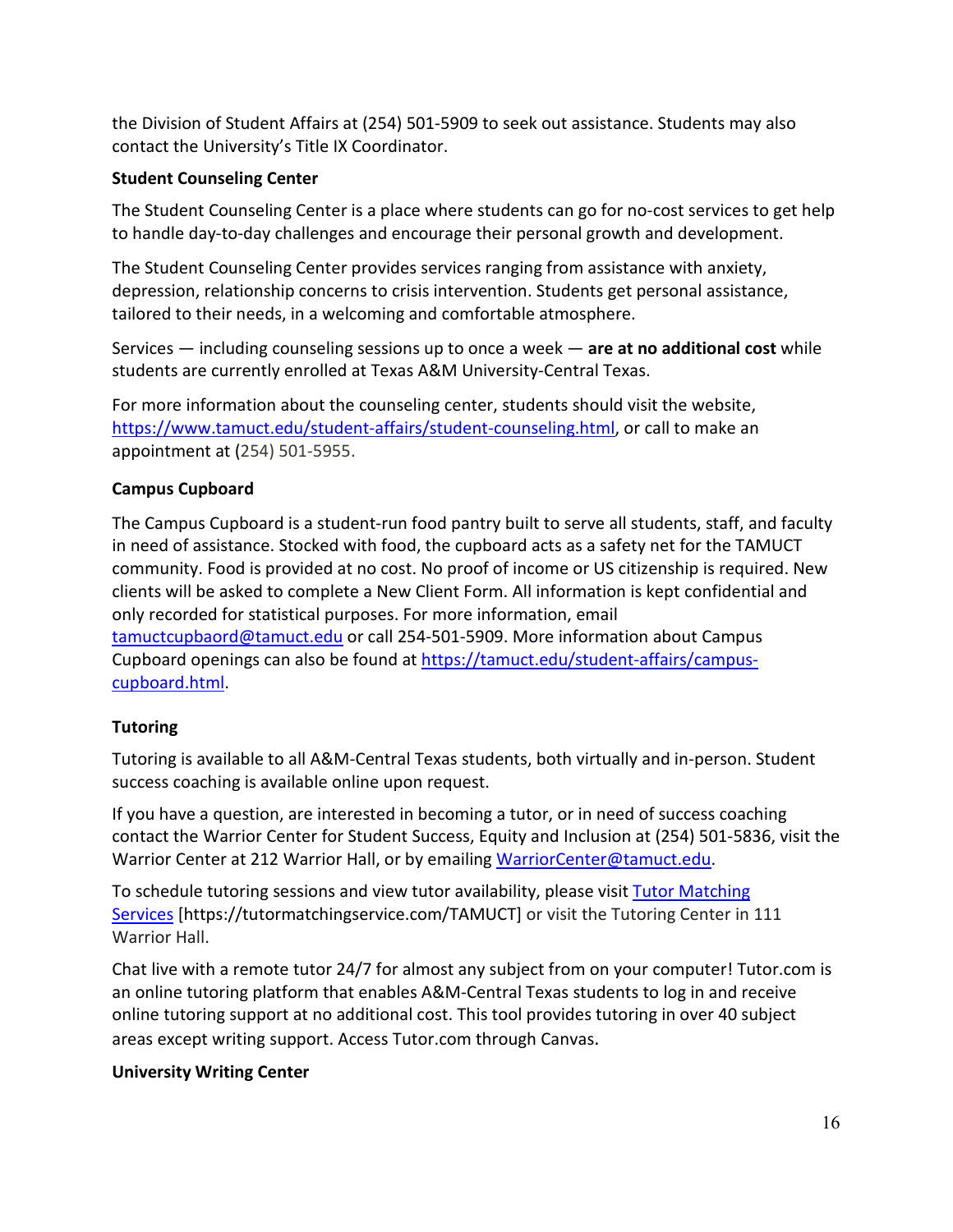Located in Warrior Hall 416, the University Writing Center (UWC) at Texas A&M University– Central Texas (A&M–Central Texas) is a free service open to all A&M–Central Texas students. For the Summer 2022 semester, the hours of operation are from 10:00 a.m.-4:00 p.m. Monday thru Thursday in Warrior Hall 416 (with online tutoring available every hour as well) with satellite hours available online only Monday thru Thursday from 6:00-9:00 p.m. and most Saturdays from 12:00-3:00 p.m.

Tutors are prepared to help writers of all levels and abilities at any stage of the writing process. While tutors will not write, edit, or grade papers, they will assist students in developing more effective composing practices. By providing a practice audience for students' ideas and writing, our tutors highlight the ways in which they read and interpret students' texts, offering guidance and support throughout the various stages of the writing process. In addition, students may work independently in the UWC by checking out a laptop that runs the Microsoft Office suite and connects to WIFI, or by consulting our resources on writing, including all of the relevant style guides. Whether you need help brainstorming ideas, organizing an essay, proofreading, understanding proper citation practices, or just want a quiet place to work, the UWC is here to help!

Students may arrange a one-to-one session with a trained and experienced writing tutor by making an appointment via [WCOnline](https://tamuct.mywconline.com/) at [https://tamuct.mywconline.com/]. In addition, you can email Dr. Bruce Bowles Jr. at bruce.bowles@tamuct.edu if you have any questions about the UWC, need any assistance with scheduling, or would like to schedule a recurring appointment with your favorite tutor.

## **University Library**

The University Library provides many services in support of research across campus and at a distance. We offer over 200 electronic databases containing approximately 400,000 eBooks and 82,000 journals, in addition to the 96,000 items in our print collection, which can be mailed to students who live more than 50 miles from campus. Research guides for each subject taught at A&M-Central Texas are available through our website to help students navigate these resources. On campus, the library offers technology including cameras, laptops, microphones, webcams, and digital sound recorders.

Research assistance from a librarian is also available 24 hours a day through our online chat service, and at the reference desk when the library is open. Research sessions can be scheduled for more comprehensive assistance, and may take place virtually through WebEx, Microsoft Teams or in-person at the library. Schedule an [appointment](https://nam04.safelinks.protection.outlook.com/?url=https%3A%2F%2Ftamuct.libcal.com%2Fappointments%2F%3Fg%3D6956&data=04%7C01%7Clisa.bunkowski%40tamuct.edu%7Cde2c07d9f5804f09518008d9ab7ba6ff%7C9eed4e3000f744849ff193ad8005acec%7C0%7C0%7C637729369835011558%7CUnknown%7CTWFpbGZsb3d8eyJWIjoiMC4wLjAwMDAiLCJQIjoiV2luMzIiLCJBTiI6Ik1haWwiLCJXVCI6Mn0%3D%7C3000&sdata=KhtjgRSAw9aq%2FoBsB6wyu8b7PSuGN5EGPypzr3Ty2No%3D&reserved=0)

[here](https://nam04.safelinks.protection.outlook.com/?url=https%3A%2F%2Ftamuct.libcal.com%2Fappointments%2F%3Fg%3D6956&data=04%7C01%7Clisa.bunkowski%40tamuct.edu%7Cde2c07d9f5804f09518008d9ab7ba6ff%7C9eed4e3000f744849ff193ad8005acec%7C0%7C0%7C637729369835011558%7CUnknown%7CTWFpbGZsb3d8eyJWIjoiMC4wLjAwMDAiLCJQIjoiV2luMzIiLCJBTiI6Ik1haWwiLCJXVCI6Mn0%3D%7C3000&sdata=KhtjgRSAw9aq%2FoBsB6wyu8b7PSuGN5EGPypzr3Ty2No%3D&reserved=0) [https://tamuct.libcal.com/appointments/?g=6956]. Assistance may cover many topics, including how to find articles in peer-reviewed journals, how to cite resources, and how to piece together research for written assignments.

Our 27,000-square-foot facility on the A&M-Central Texas main campus includes student lounges, private study rooms, group work spaces, computer labs, family areas suitable for all ages, and many other features. Services such as interlibrary loan, TexShare, binding, and laminating are available. The library frequently offers workshops, tours, readings, and other events. For more information, please visit our Library [website](https://nam04.safelinks.protection.outlook.com/?url=https%3A%2F%2Ftamuct.libguides.com%2Findex&data=04%7C01%7Clisa.bunkowski%40tamuct.edu%7C7d8489e8839a4915335f08d916f067f2%7C9eed4e3000f744849ff193ad8005acec%7C0%7C0%7C637566044056484222%7CUnknown%7CTWFpbGZsb3d8eyJWIjoiMC4wLjAwMDAiLCJQIjoiV2luMzIiLCJBTiI6Ik1haWwiLCJXVCI6Mn0%3D%7C1000&sdata=2R755V6rcIyedGrd4Os5rkgn1PvhHKU3kUV1vBKiHFo%3D&reserved=0)